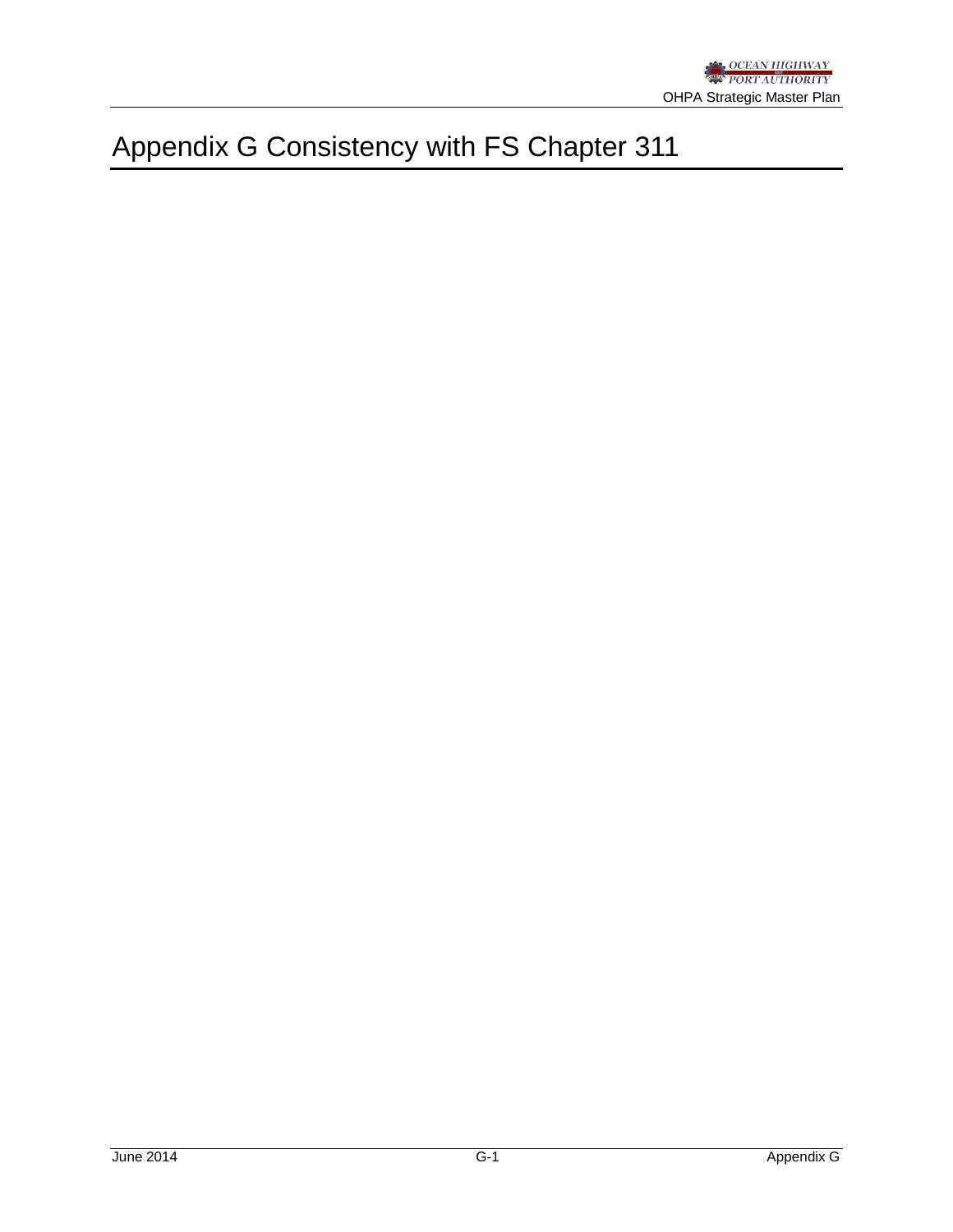This page intentionally left blank.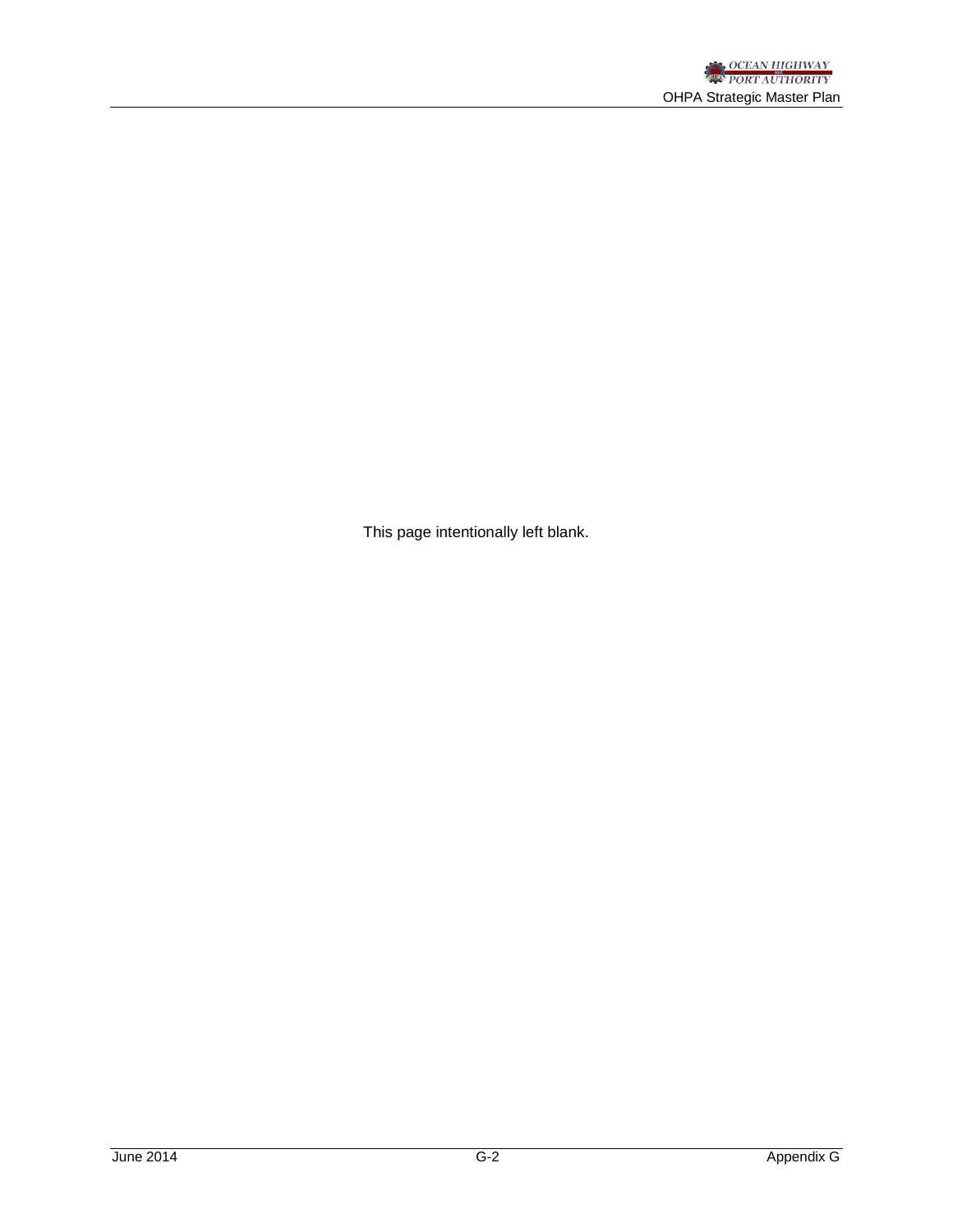#### Consistency with FS Chapter 311

#### PORTS AND HARBORS SEAPORT PROGRAMS AND FACILITIES

### 311.14 Seaport planning.-

(1) The Department of Transportation shall develop, in coordination with the ports listed in s. 311.09(1) and other partners, a Statewide Seaport and Waterways System Plan. This plan shall be consistent with the goals of the Florida Transportation Plan developed pursuant to s. 339,155 and shall consider needs identified in individual port master plans and those from the seaport strategic plans required under this section. The plan will identify 5-year, 10-year, and 20-year needs for the seaport system and will include seaport, waterway, road, and rail projects that are needed to ensure the success of the transportation system as a whole in supporting state economic development goals.

(2) Each port shall develop a strategic plan with a 10-year horizon. Each plan must include the following:

(a) An economic development component that identifies targeted business opportunities for increasing business and attracting new business for which a particular facility has a strategic advantage over its competitors, identifies financial resources and other inducements to encourage growth of existing business and acquisition of new business, and provides a projected schedule for attainment of the plan's goals.

(b) An infrastructure development and improvement component that identifies all projected infrastructure improvements within the plan area which require improvement, expansion, or development in order for a port to attain a strategic advantage for competition with national and international competitors.

(c) A component that identifies all intermodal transportation facilities, including sea, air, rail, or road facilities, which are available or have potential, with improvements, to be available for necessary national and international commercial linkages and provides a plan for the integration of port, airport, and railroad activities with existing and planned transportation infrastructure.

(d) A component that identifies physical, environmental, and regulatory barriers to achievement of the plan's goals and provides recommendations for overcoming those barriers.

(e) An intergovernmental coordination component that specifies modes and methods to coordinate plan goals and missions with the missions of the Department of Transportation, other state agencies, and affected local, general-purpose governments.

To the extent feasible, the port strategic plan must be consistent with the local government comprehensive plans of the units of local government in which the port is located. Upon approval of a plan by the port's board, the plan shall be submitted to the Florida Seaport Transportation and Economic Development Council.

(3) The Florida Seaport Transportation and Economic Development Council shall review the strategic plans submitted by each port and prioritize strategic needs for inclusion in the Florida Seaport Mission Plan prepared pursuant to s. 311.09(3).

History.-s. 69, ch. 99-251; s. 3, ch. 2011-164; s. 14, ch. 2012-174.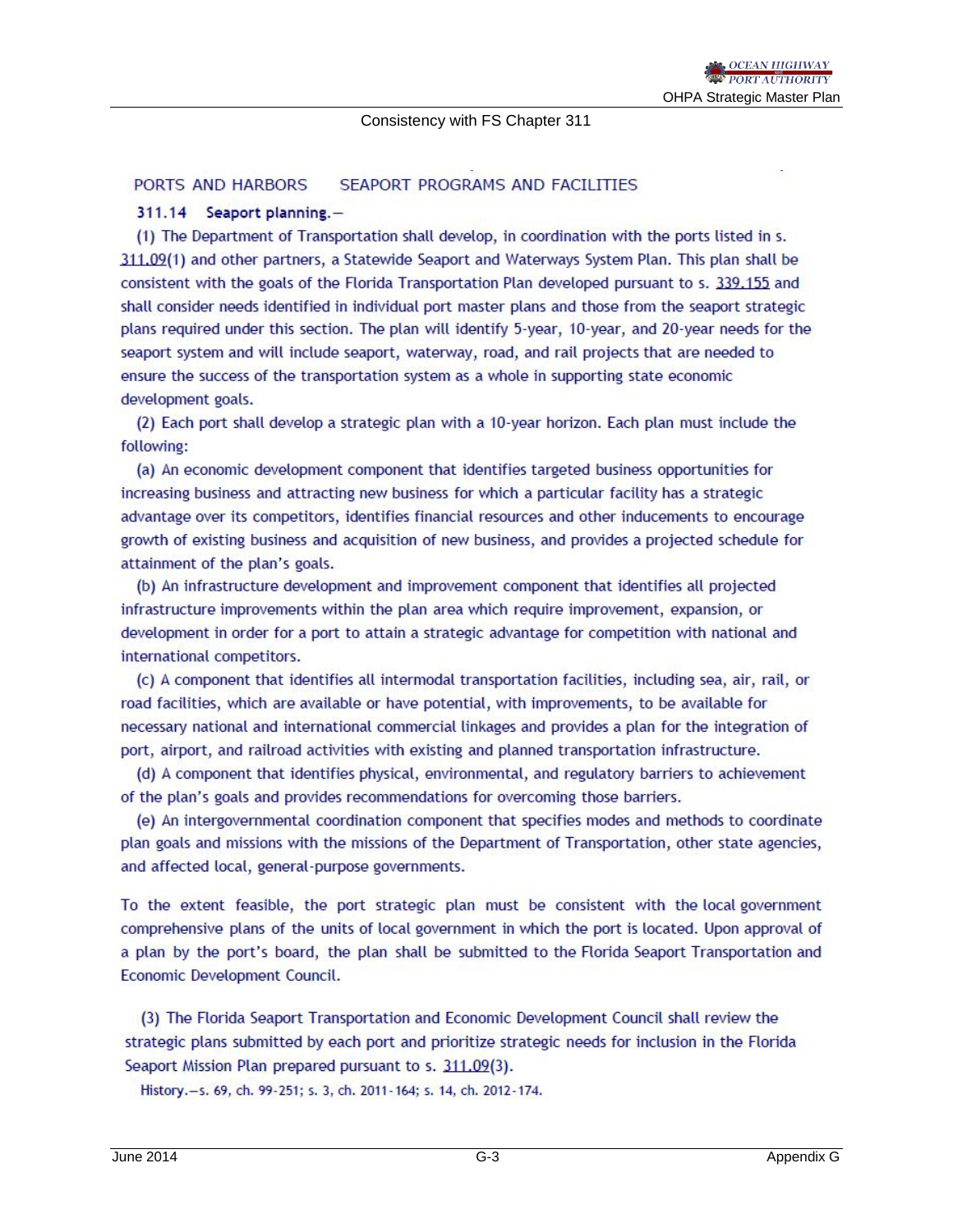**Economic Development Component** pursuant to F.S. 311.14 (2) (a) Targeted business opportunities are analyzed within Sections 4.2, 4.3 and 4.4. Financial resources include operational revenues from new business, reallocation of existing revenues, Public Private Partnerships that would provide project financing and operational agreements to generate new revenue streams, Land lease and operational agreements for facilities or infrastructure that enhance OHPA operations within the limits of their Charter. The currently identified business goals are provided within a 2, 5 and 10 year timeframe within the referenced Master Plan.

**Infrastructure Development & Improvement Component** pursuant to F.S. 311.14 (2) (b) Projected infrastructure improvements and opportunities to increase capacity are referenced within Sections 5.4, 5.5, 5.6 and 5.7 and include Port waterside, berth, storage yard, equipment, intermodal and utilities and dredge disposal occurring within existing Port property and near port property as well as locations in the region in accordance with the OHPA Charter. Subsection 3.4.2.4, includes a reference to Resolution 2012-9 (included in Appendix C) a resolution which formally grants OHPA the authority to enter into negotiations with the City of Callahan regarding the provision of water and sewer utilities for the Crawford Diamond Industrial Park.

**Intermodal Transportation Facilities Component** pursuant to F.S. 311.14 (2) (c) the following is recommended to be inserted into the Port Master Plan following Subsection 3.4.4:

**3.4.5 Intermodal Transportation Facilities**

**All identifiable Intermodal Transportation Facilities that have potential, with improvements, for utilization are provided herein based upon linkages to the existing and planned transportation infrastructure. The analysis includes adjacent land that may not currently function with regard to the Intermodal potential or currently represent the highest and best use under available regulatory and physical constraints.**

**The OHPA may utilize land acquisition, lease or operations and management agreements in the course of providing enhancements to the Port facilities and related business opportunities. Potential Intermodal Transportation Facilities in off-port locations are generally related to adjacent rail yards that could be expanded and supplemented with intermodal transfer equipment. Future Land Use adjustments to accommodate actual utilization of the property will range from expansion of the existing un-designated rail ROW to inclusion of Intermodal Transportation Facilities as a Public use and inclusion of this land use within the local governmental LDR's. It is not recommended that further expansion of Industrial Land be pursued since it has a much broader range of allowable uses within local governmental regulatory framework.**

**Areas previously mapped as Industrial within the Future Land Use of Nassau County and Industrial Waterfront in the City of Fernandina Beach may also have potential for Intermodal Transportation functions where the allowable use includes Distribution and Freight Services. These existing Industrial sites are considered secondary to the four identified sites, since they do not have direct or adjacent linkages to existing transportation infrastructure or represent sites more suitable to manufacturing and distribution.**

**The recommended ITF program includes:**

- **1) Identification of the existing Fernandina rail-siding yard as an Intermodal Transportation Facility within the Local government Comprehensive Plan via mapping and text amendment.**
- **2) Identification of the existing shared rail, road access, and water frontage between the existing OHPA Port Facilities and the adjacent paper mills as a strategic logistic**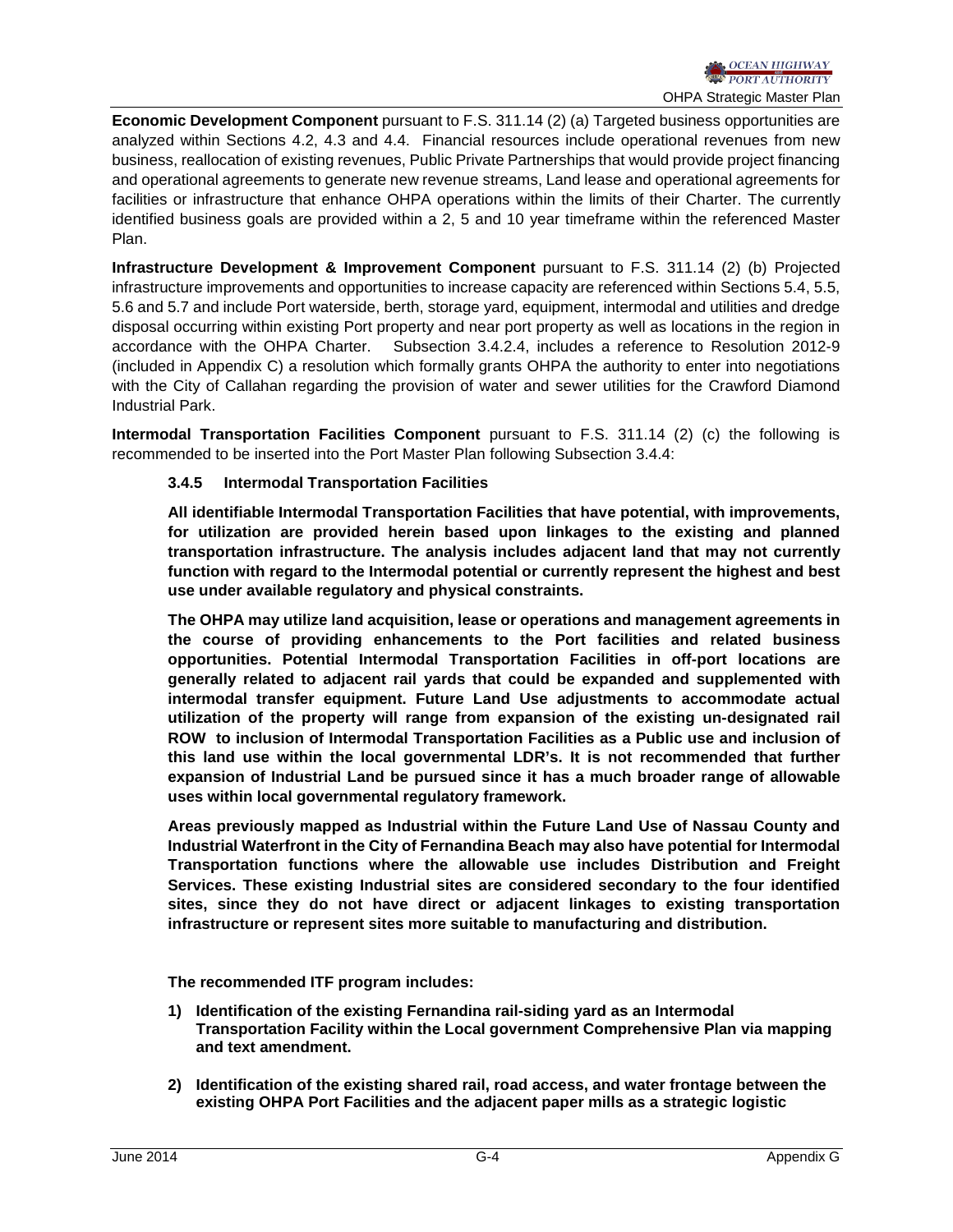**relationship for all entities and recognition of the need to cooperatively approach Intermodal capacities and usage options with each other. Formal agreements in the future planning horizon may become necessary to address equipment, land utilization, operations or services to facilitate business expansion for any or all entities where rail spur extensions and yard storage, berth extension, or parking is desirable within the context of facilitating water based or inland Intermodal efficiencies.** 

- **3) Identification of the existing Yulee rail-siding yard as an Intermodal Transportation Facility within the Local government Comprehensive Plan via mapping and text amendment.**
- **4) Intermodal capacities and usage options within the Local Government Comprehensive Plan. Formal agreements in the future planning horizon may become necessary to address equipment, land utilization, operations or services to facilitate increased freight business associated with land already designated Industrial within the local government Future Land Use Map series. ( FLUM )**
- **5) Identification of the existing Class 1 rail crossing under I-95 as a strategic link to a broader network of rail, highway and Industrial land use in the region that reinforces an East-West and North –South capability to provide efficient Intermodal capacity and transfer to National scale logistic services.**
- **6) Dual use of ITF with existing Industrial Land Use areas where such use can be offered via an operational agreement with the end-user or property owner.**
- **7) Acquisition or lease of property or extension of infrastructure service agreements within the County or OHPA Charter service region having rail, gas-pipeline, fiber-optic trunk lines and/or arterial access where the scale of developable land allows for the promotion of the mission of the OHPA within the region.**
- **8) Identification of the existing shared Class 1 rail lines, Yulee rail yard, rail spurs and road access, and the existing OHPA Port Facilities as a strategic logistic relationship for supporting all Industrial Land use in the region and recognition of the need to cooperatively approach**

**Physical, Environmental & Regulatory Barriers Component** pursuant to F.S. 311.14 (2) (d) have been addressed in Sections 2.1-2.4. These subsections examine the limitations within the current port site, environmental regulatory issues and constraints and physical expansion restraints as related to land use and zoning policies.

**Intergovernmental Coordination Component** pursuant to F.S. 311.14 (2) (e) the Objective and subsequent policies represent the modes and methods of coordination of Plan goals with local government and the mission of the FDOT and other State Agencies. Appendix E of this Strategic Master Plan contain the proposed policies, including intergovernmental coordination policies, to be submitted to the City of Fernandina Beach for incorporation into its Conservation and Coastal Management Element of the Comprehensive Plan pursuant to FS 163.3178(2)(k).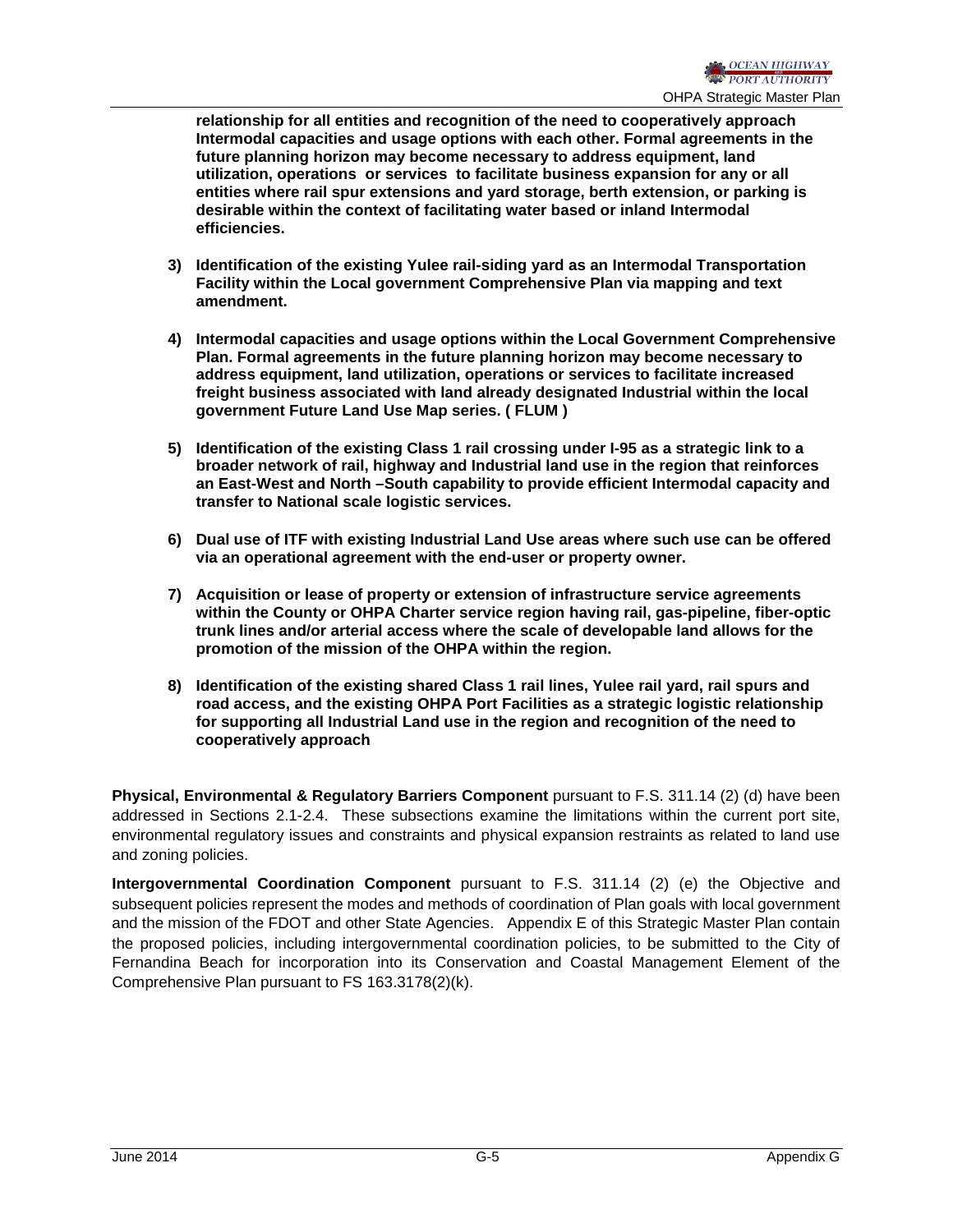This page intentionally left blank.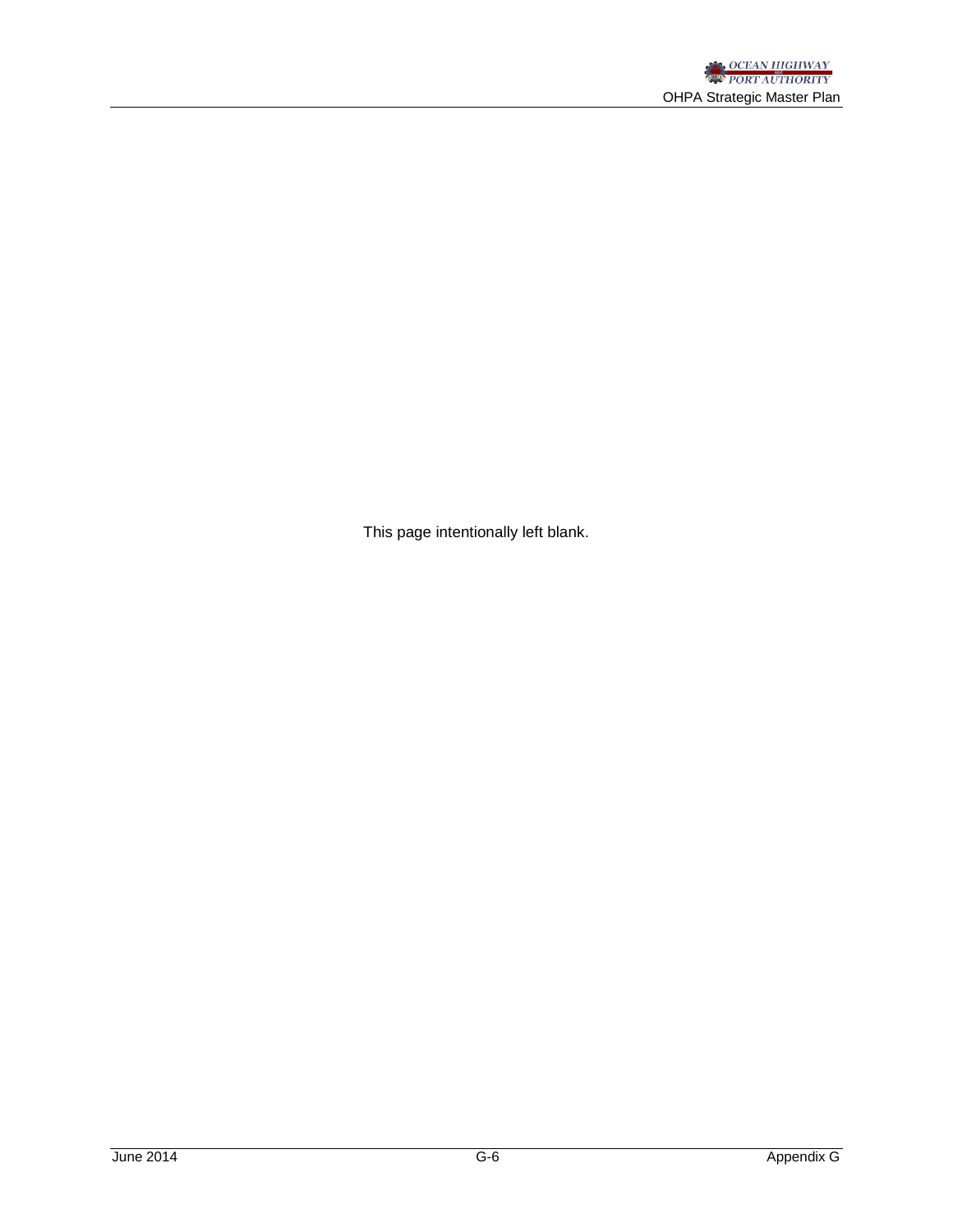Appendix H Resolution 2014-4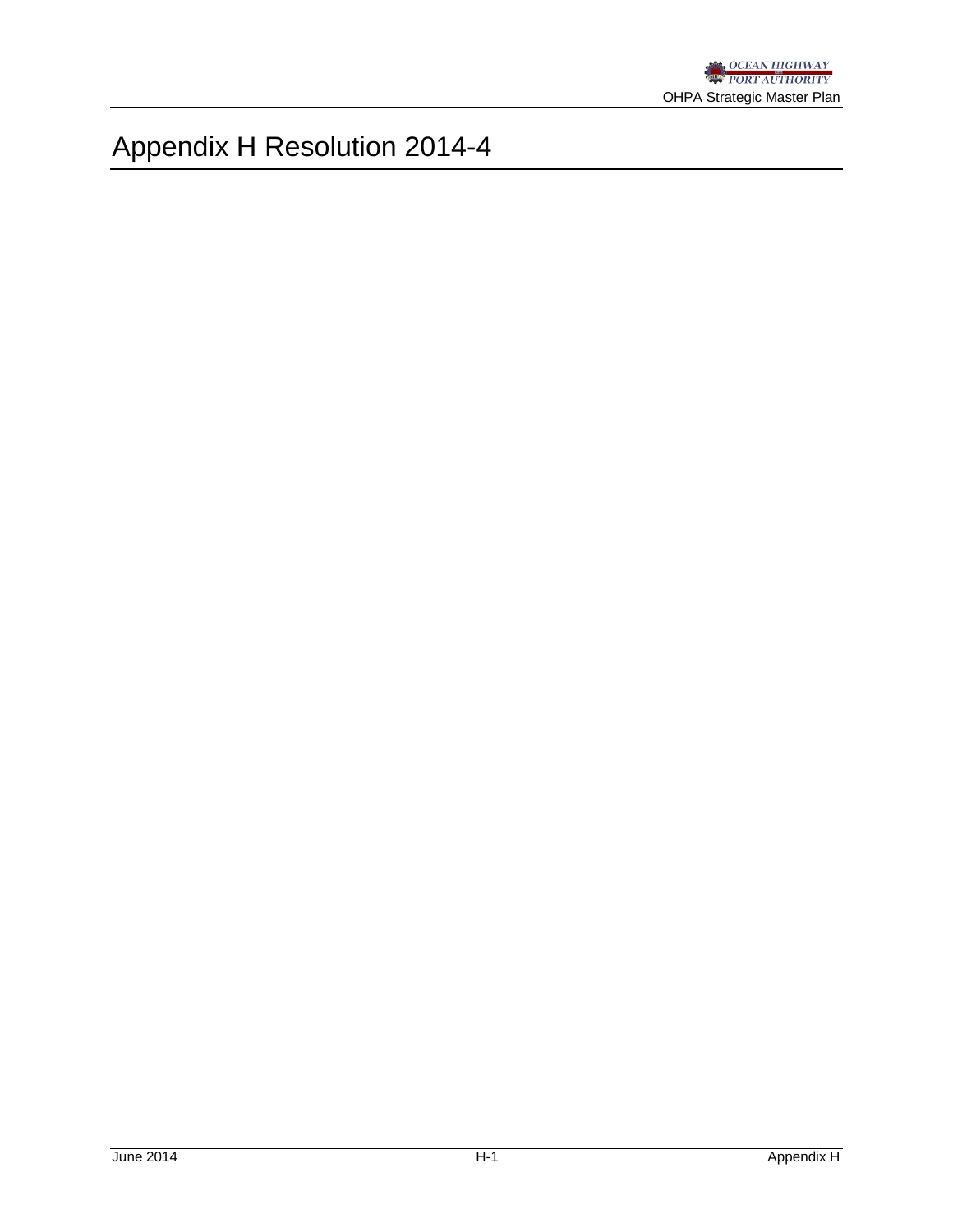This page intentionally left blank.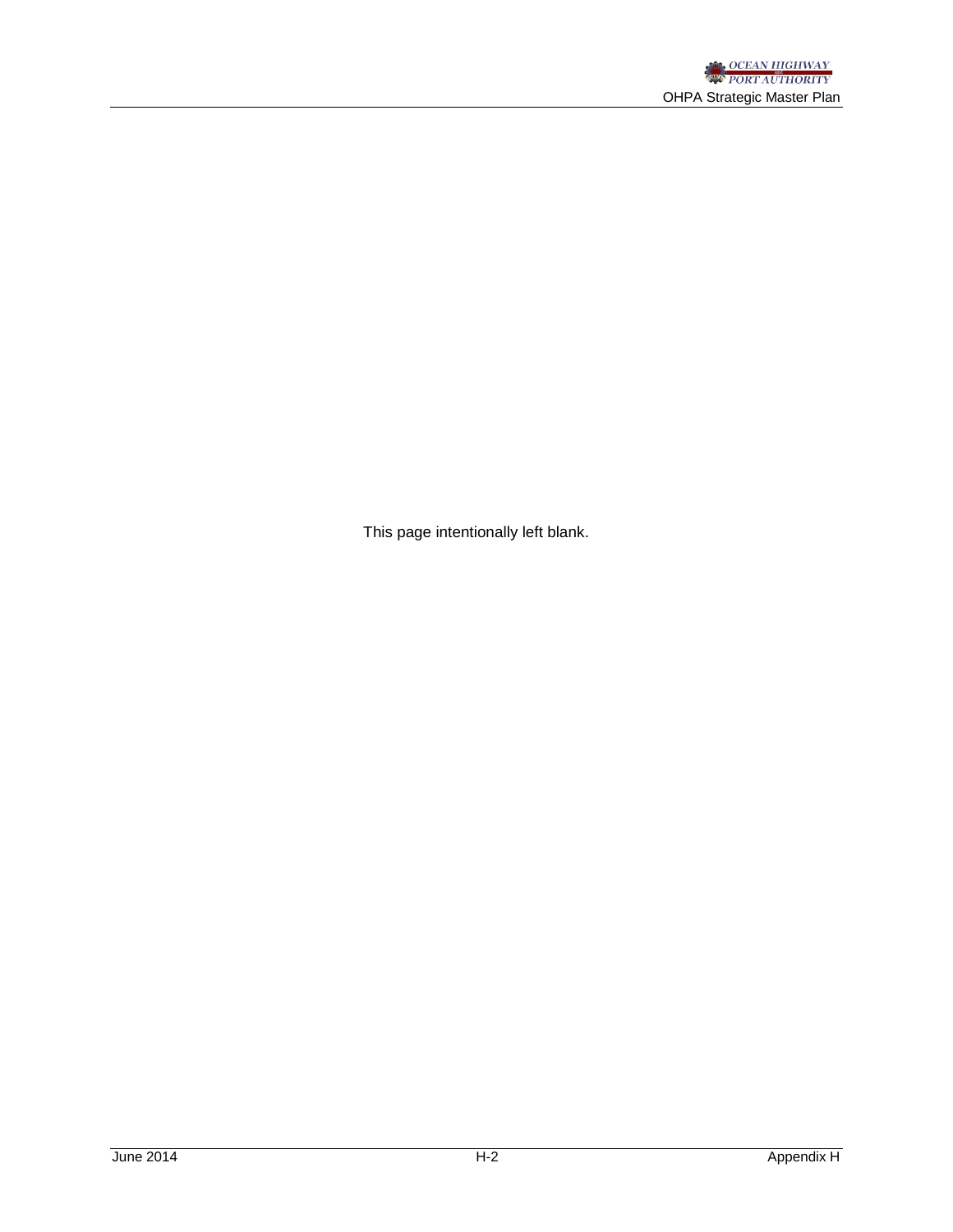#### **RESOLUTION NUMBER 2014-4**

A RESOLUTION OF THE OCEAN HIGHWAY AND PORT AUTHORITY OF NASSAU COUNTY, FLORIDA, CLARIFYING THE PORT MASTER PLAN REGARDING AN OVERVIEW OF THE PLAN; PORT SAFETY AND SECURITY; DREDGE AND FILL **ACTIVITY, SPOIL DISPOSITION. AND WETLANDS, AND** PROVIDING AN EFFECTIVE DATE:

WHEREAS: The Ocean, Highway, and Port Authority [AUTHORITY] is an independent, special district created and chartered under the laws of the State of Florida at Chapter 2005-293, as authorized by F.S. Ch. 189; and

WHEREAS, After public input and due consideration of the comments by all concerned, and after consideration of the past experience and projected needs of AUTHORITY and its expected income and expenses, assets and its debts, liabilities and obligations, it was reasonable and prudent for the AUTHORITY to adopt its Port Master Plan for purposes of planning and meeting its statutory obligations under FS 311.14. Such plan was adopted by AUTHORITY in June, 2014; and

WHEREAS, After additional public input, it is clear that:

a. There is a need for an explanatory sub-title and preface;

b. The additional study of environmental and regulatory constraints, consistent with the statutory obligations imposed, have created public concern regarding beaches, shores and wetlands and the intentions of AUTHORITY; and

c. The implementation of recommended actions consistent with port safety and security should be included; and

WHEREAS, It is appropriate that AUTHORITY clarify its conclusions drawn from such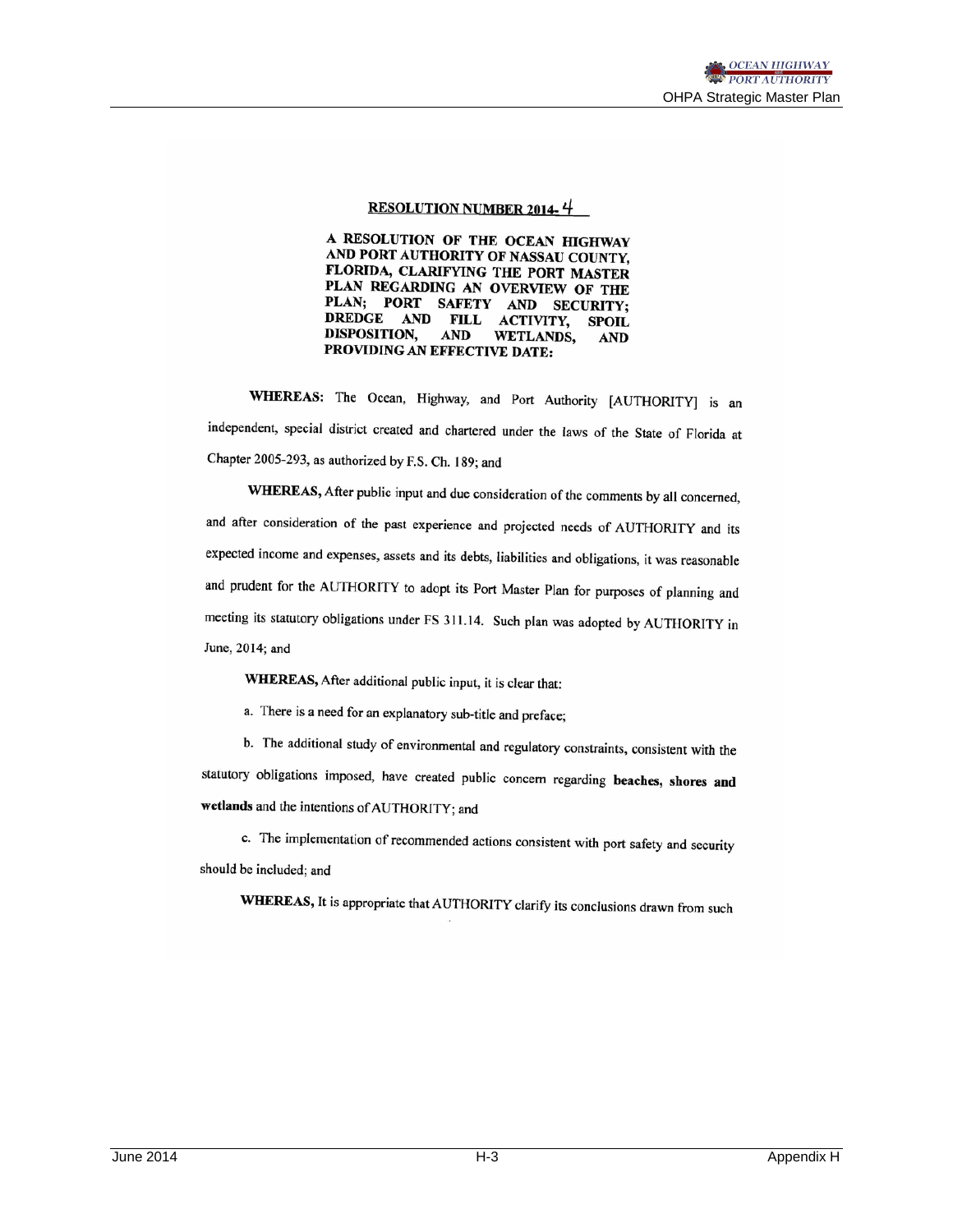studies, and to clearly state its goals, objectives, and policies in relation thereto,

NOW, THEREFORE, BE IT RESOLVED BY THE COMMISSIONER OF THE OCEAN HIGHWAY AND PORT AUTHORITY OF NASSAU COUNTY, FLORIDA, THAT:

1. SUB-TITLE, PREAMBLE AND EDITING:

A. A sub-title shall be added to the face of the plan, to-wit: "A REALM OF POSSIBILITIES" followed by the caption, "Data and Strategic Analysis Performed as Mandated by F.S. 311.14(2)";

B. A preamble, consisting the brief history of the AUTHORITY, as found and published on its web-site, shall be added for purposes of additional data, and for consistency and connectivity with the Charter of AUTHORITY found in Appendix B of the Plan;

C. All tables and text which indicate or infer that Alachua Street connects North 8<sup>th</sup> Street to the Port shall be clearly foot-noted to advise that Dade Street provides the actual connection;

D. An appendix shall be added to correlate the Plan with the components of F.S.

311.14(2); 
$$
\left| \begin{array}{c} \text{See Appendix G} \end{array} \right|
$$

BEACHES, SHORES, and WETLANDS: 2.

A. It is the policy and objective of The Ocean Highway and Port Authority of Nassau County, Florida, that is shall to continue to cooperate with the United States Army, Corp of Engineers, and the State of Florida, Department of Environmental Protection, in the placement of dredged spoil material, obtained from maintenance and dredging of the St. Marys Channel, consisting of beach-quality sands, upon the shores and beaches on the northern end of Amelia

Island; and

See App. E Proposed Policy 5P.01.03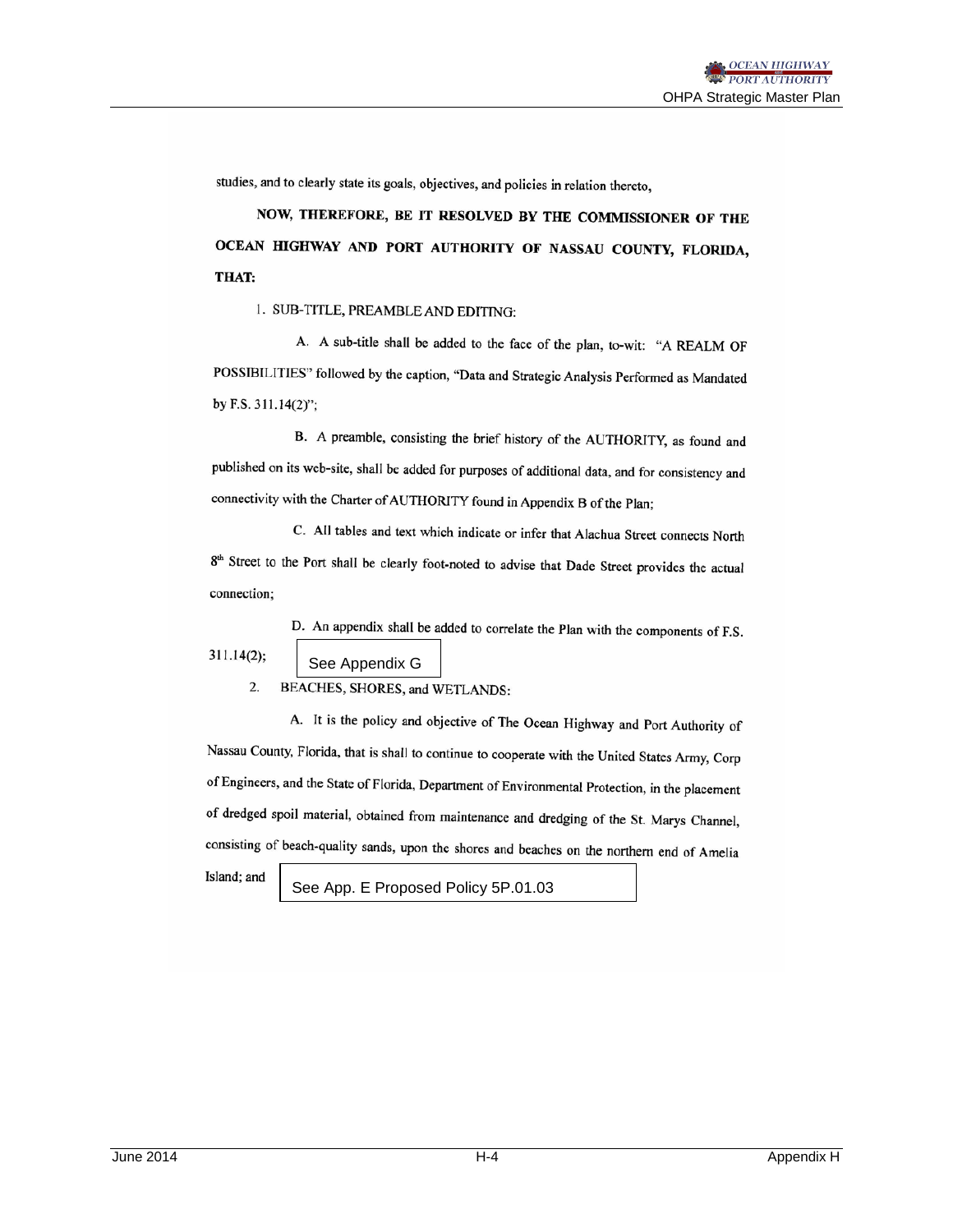B. It is the policy and objective of The Ocean Highway and Port Authority of Nassau County, Florida, that it shall cooperate with the City of Fernandina Beach, Florida, and assist that municipality in development and implementation of a spoil disposal program connected with the maintenance dredging of the City Marina and assist, to the extent feasible, with its redevelopment activities along the waterfront of the City, southerly of Calhoun Street, on the Amelia River; and See App. E Proposed Policy 5P.01.03

C. It is the policy and objective of The Ocean Highway and Port Authority of Nassau County, Florida, that it shall cooperate with the Florida Inland Navigation District in development and implementation of a spoil disposal program, and otherwise, to the extent feasible, assist with the maintenance of the inland channel, specifically including that of the Amelia River and/or Nassau Sound in Nassau County, Florida; See App. E Proposed Policy 5P.01.03

D. The Ocean Highway and Port Authority of Nassau County, Florida, finds that it is neither appropriate nor economically feasible to fill any wetlands, beaches, shoreline, or near-shore areas, including marshlands and shoreline owned by The Ocean Highway and Port Authority of Nassau County, Florida, for purposes of expanding the cargo storage deck area of the Port of Fernandina; See Section 5, Phase 3

3. PORT SAFETY AND SECURITY: It is the announced goal of The Ocean Highway and Port Authority of Nassau County, Florida, that it provide the safest and most secure port operation in Florida. To achieve that goal:

A. It is the policy and objective of The Ocean Highway and Port Authority of Nassau County, Florida, that it will swiftly implement the recommendations received from appropriate agencies, including, but not limited to the Florida Department of Law Enforcement, United States Coast Guard, Homeland Security, and local law enforcement agencies regarding